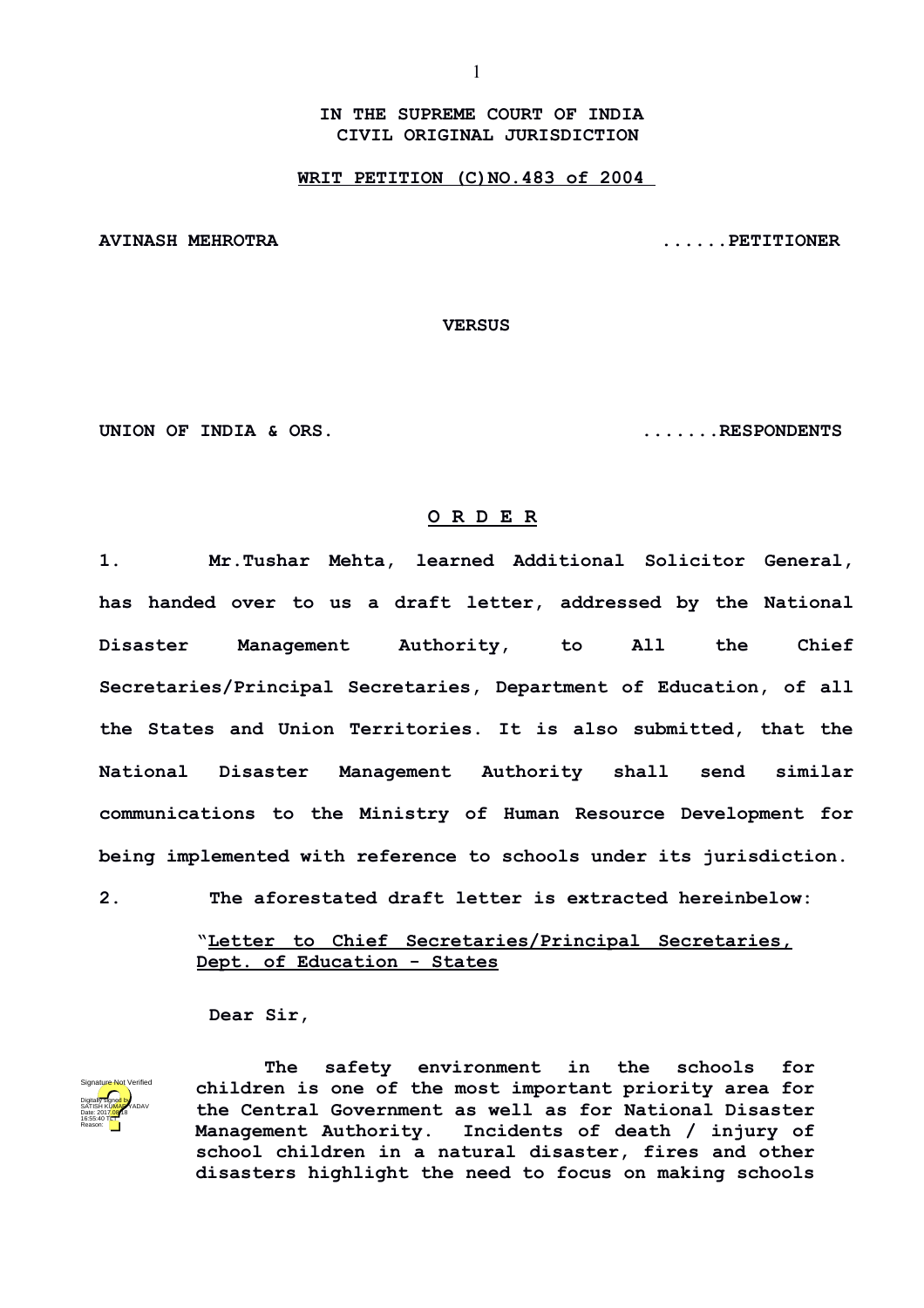**absolutely safe by taking all measures which are required to be taken.**

**2. The Disaster Management Act, 2005 is a Statute specifically enacted by Parliament for prevention and mitigating effects of disasters and for undertaking a holistic, coordinated and prompt response in a disaster situation. The National Disaster Management Authority is constituted under the same Act and is exercising the statutory powers vested upon it under the said Act.**

**3. The National Disaster Management Authority (NDMA) formulated the National Disaster Management Guidelines on School Safety Policy in 2016 with a vision of safety of school children. This is a mandatory statutory requirement to be implemented in each of the schools in the country. These guidelines clearly spell out the roles and responsibilities of different stakeholders for preparing plans, developing capacity, incorporating risk reduction in the syllabus, and improving coordination and synergy at all levels. Section 39 (a) of the DM Act 2005 mandates the Departments of State Governments to take measures necessary for prevention of disasters, mitigation , preparedness and capacity building in accordance with the guidelines laid down by the National Authority and the State Authority.**

**4. The Guidelines on School Safety Policy, 2016 prepared by the National Disaster Management Authority are statutory in nature and are statutorily required to be complied with scrupulously without any deviation. Special attention should be paid to fire safety. All the requirements to ensure safety of children in schools mentioned in the said Policy of 2016 are statutory in nature and everyone involved in the process of ensuring safety of children are statutorily bound by the same.**

**5. NDMA circulated the copy of the guidelines on 9th January 2017 to Secretaries of Department of Revenue and Disaster Management, State Governments /UTs Administration, Vice Chairpersons of SDMA and Director of Department of School Education and Literacy, Ministry of Human Resource Development (MHRD) for further dissemination and implementation at appropriate levels in the State. A copy of the letter was also marked to all Chief Secretaries of the States/UTs.**

**6. The copy of the said Guidelines is being enclosed again with this communication. Section 5 of the said Guidelines titled as "Action Points for Stakeholders" details the institutional and operational roadmap for implementation of the Guidelines as well as mentions**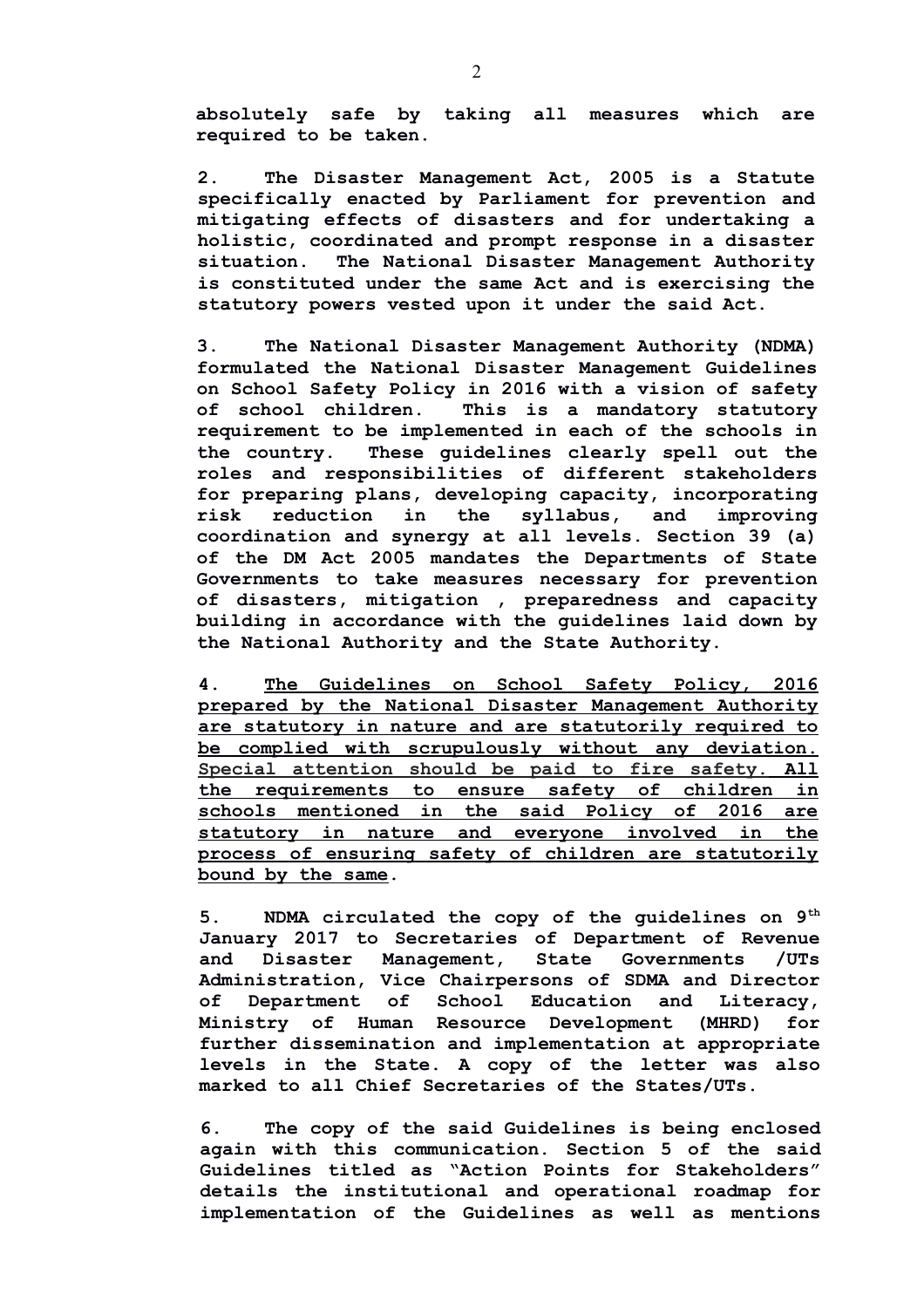**the specific set of actions to be taken right from the National Level to Local Level (up-to school level) to strengthen school safety measures.**

**7. The Hon'ble Supreme Court of India is also pleased to direct time-bound implementation of the said guidelines. The State Governments/UTs are directed to prepare a State/UT specific action plan along-with timeframe for implementation of the guidelines and submit the same within one month of receipt of this letter to Department of School Education & Literacy, MHRD and NDMA.**

**8. As per the provisions contained in the Act which provides for a three-tier system viz. National Disaster Management Authority, the State Disaster Management Authority and District Disaster Management Authority, the effective implementation of the policy is possible only if the compliance with the said policy is ensured at the level of District Disaster Management Authority as contemplated under Section 25 of the Act. The District Authority consists of the Collector or District Magistrate or Deputy Commissioner, as the case may be, as its Chairperson and includes elected representatives and Superintendent of Police, Chief Medical Officer etc. as its members. It shall be the duty of the District Disaster Management Authority constituted under Section 25 of the Act to ensure compliance with the National Disaster Management Guidelines on School Safety Policy, 2016 and to monitor such compliance.**

**9. It is observed that the Central Board of Secondary Education Schools [CBSE], Kendriya Vidyalaya Sangathan Schools [KVS], Sarva Shiksha Abhiyan [SSA] do not fall within the jurisdiction of the State Administration or District Education Officer of each district in a State. For the purpose of administration of these schools, the Central Government can directly monitor them. However, so far as the implementation of National Disaster Management Guidelines [School Safety Policy] 2016 is concerned, it is imperative that a nodal officer is earmarked who can ensure adherence and compliance to the said policy by all above referred schools and who is functioning at local district level.**

**10. It is, therefore, requested that the Department of School Education & Literacy, MHRD issues necessary instructions to the schools as well as to the Chief Secretaries of each State directing that the district education officer working under the State Administration would be the Nodal Officer for ensuring**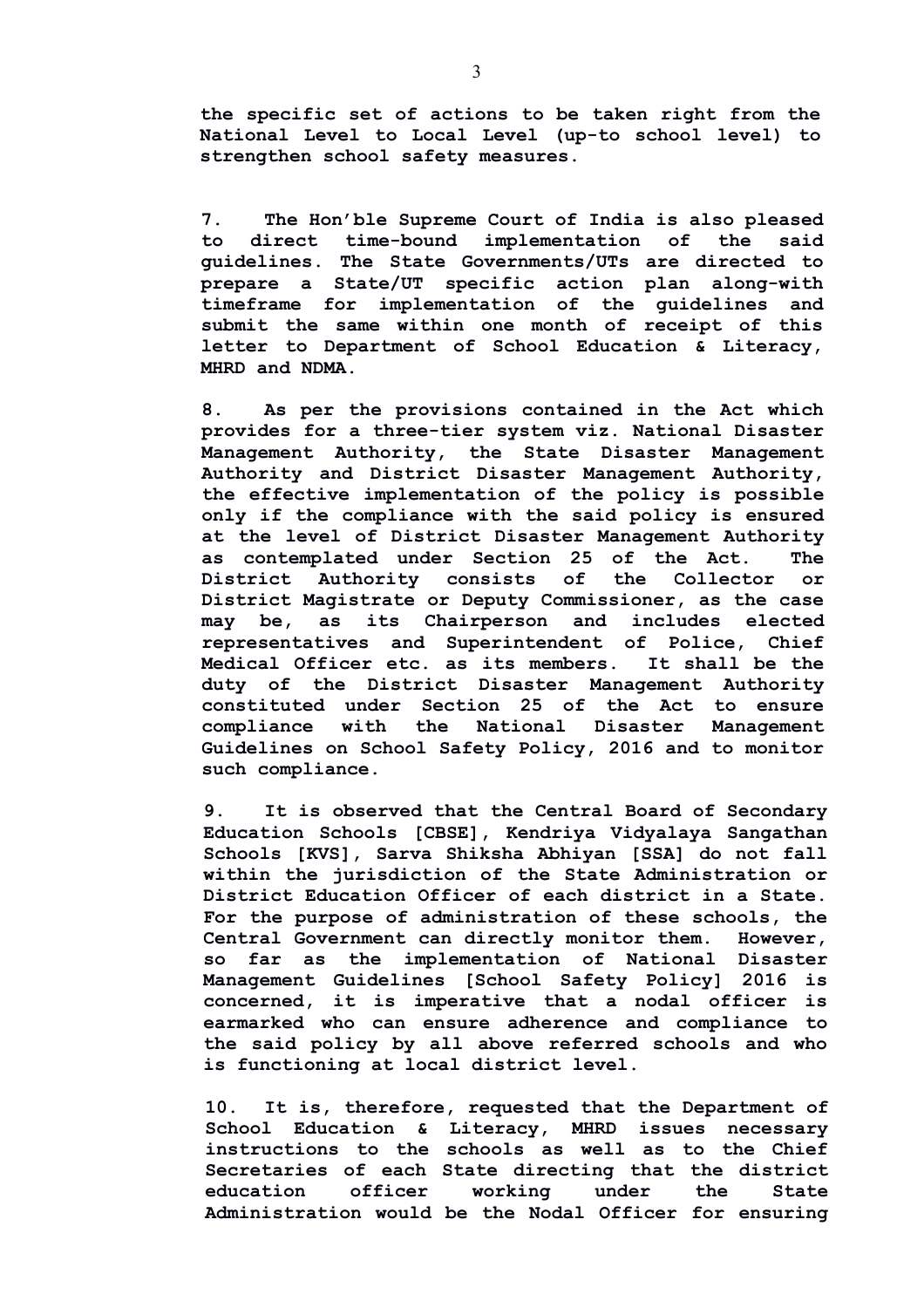**adherence and compliance of the aforesaid guidelines even for Central Board of Secondary Education Schools [CBSE], Kendriya Vidyalaya Sangathan Schools [KVS], Sarva Shiksha Abhiyan [SSA] within his jurisdiction.**

**11. Considering the devastating result in the event of non discharge of Statutory functions for prevention of such disasters, it is necessary that the National Disaster Management Authority and the State Government identifies a responsible officer in each District in the country to function as a Nodal Officer to ensure strict, mandatory and scrupulous compliance with the Statutory guidelines referred above so as to ensure that in the event of failure or negligence of such Nodal Officer, responsibility can be fixed.** 

**12. Under the circumstances, it is directed that the District Education Officer of each District shall be declared to be a "Nodal officer" with responsibility, liability and obligation as well as powers and functions to ensure strict compliance with the National Disaster Management Guidelines [School Safety Policy], 2016 within the district of his jurisdiction.** 

**The District Disaster Management Authority as constituted under Section 25 of the Act shall periodically monitor his functioning and ensure that the District Education Officer as a Nodal Officer discharges his duty for strict adherence and compliance with the directives / guidelines contained in the said Policy of 2016. The Chief Secretary of each State will satisfy himself about the due discharge of functions by the District Disaster Management Authority as well as District Education Officer as a Nodal Officer and would send a report containing compilation of quarterly reports received by him from the District level authorities / nodal officer to the Department of School Education & Literacy, Ministry of HRD as well as NDMA.**

**13. The Department of School Education & Literacy, Ministry of HRD and NDMA will jointly monitor the implementation of the said guidelines at the national level through periodical meetings for each State and periodical reviews. The joint monitoring of the implementation of such safety guidelines shall be done by Joint Committee consisting of representations of both Department of School Education & Literacy, Ministry of HRD and NDMA to be constituted by NDMA."**

**3. We are satisfied, that the determination at the hands of the Union of India fully satisfies the parameters required to be**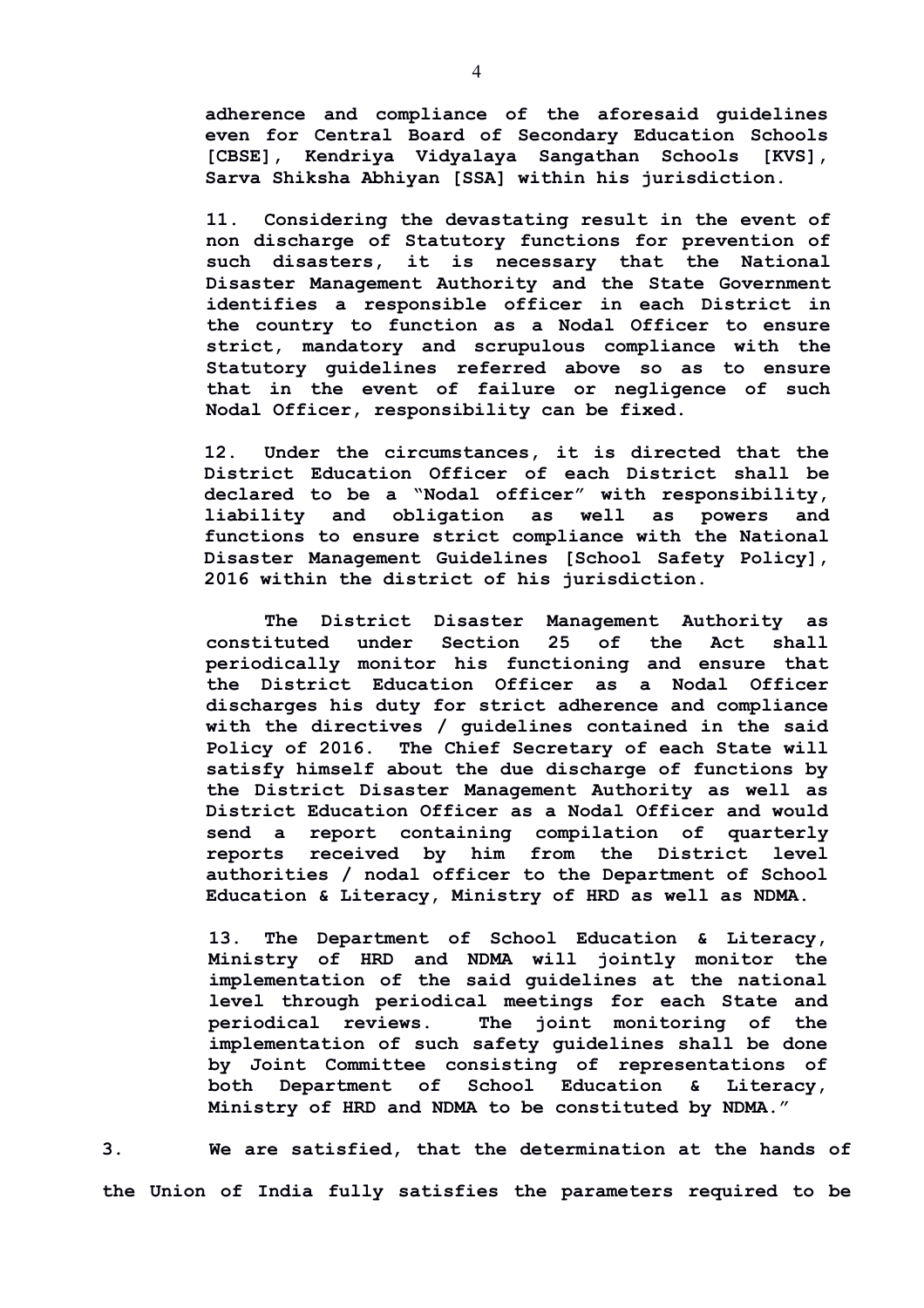**implemented on the subject under consideration. We therefore approve the same. We also hereby direct, that the same shall be implemented in letter and spirit by all concerned authorities. The determination recorded hereinabove effectively disposes of all the issues canvassed in the instant writ petition. The same is accordingly hereby disposed of.**

> **.........................CJI. (JAGDISH SINGH KHEHAR)**

 **..........................J. (Dr.D.Y.CHANDRACHUD)**

**NEW DELHI; AUGUST 14, 2017.**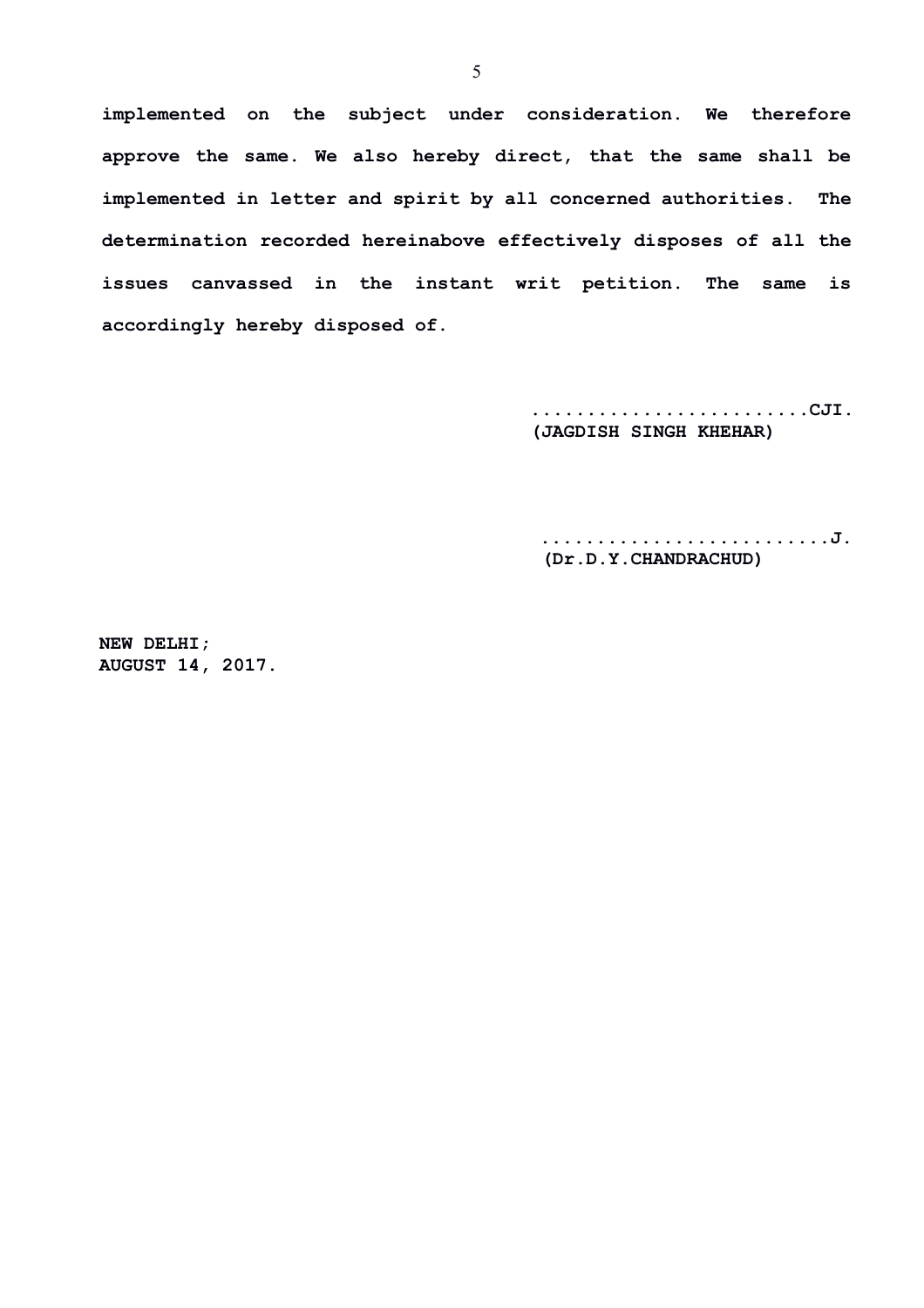**ITEM NO.18 COURT NO.1 SECTION PIL-W**

## **S U P R E M E C O U R T O F I N D I A RECORD OF PROCEEDINGS**

## **Writ Petition(s)(Civil) No(s).483/2004**

**AVINASH MEHROTRA Petitioner(s)**

 **VERSUS**

UNION OF INDIA & ORS.

**(FOR EXEMPTION FROM PERSONAL APPEARANCE ON IA 6/2010 FOR ON IA 7/2011 FOR EXEMPTION FROM FILING O.T. ON IA 8/2011 FOR [PERMISSION TO FILE ANNEXURES] ON IA 9/2017 FOR EXEMPTION FROM FILING O.T. ON IA 10/2017)**

**Date : 14-08-2017 These matters were called on for hearing today.**

**CORAM :** 

 **HON'BLE THE CHIEF JUSTICE HON'BLE DR. JUSTICE D.Y. CHANDRACHUD**

- **For Petitioner(s) Mr.Prashant Kumar, Adv. Mr.Aniruddh Singh, Adv. Mr.Joseph Pookkatt, Adv.**
- **For Respondent(s) Mr.Tushar Mehta, ASG Mr.Vijay Prakash, Adv. Ms.Sunita Sharma, Adv. Mr.Rajat Nair, Adv. Mr.B.V.Balram, Das, Adv. Mr.G.S.Makker, Adv.**

**Mr.S.S.Shamshery, AAG Mr.Amit Sharma, Adv. Mr.Ankit Raj, Adv. Ms.Ruchi Kohli, Adv.**

**Mr.D.K.Thakur, AAG Mr.Shariq Ahmed, Adv. Mr.Varinder Kumar Sharma, Adv.**

**Mr.D.K.Singh, AAG Mr.Anuvrat Sharma, AOR Ms.Komal Mundhra, Adv. Ms.Alka Sinha, Adv. Mr.Saurabh Agrawal, Adv.**

**Mr.Mukesh K. Giri, AAG Mrs.Rachana Srivastava, Adv.**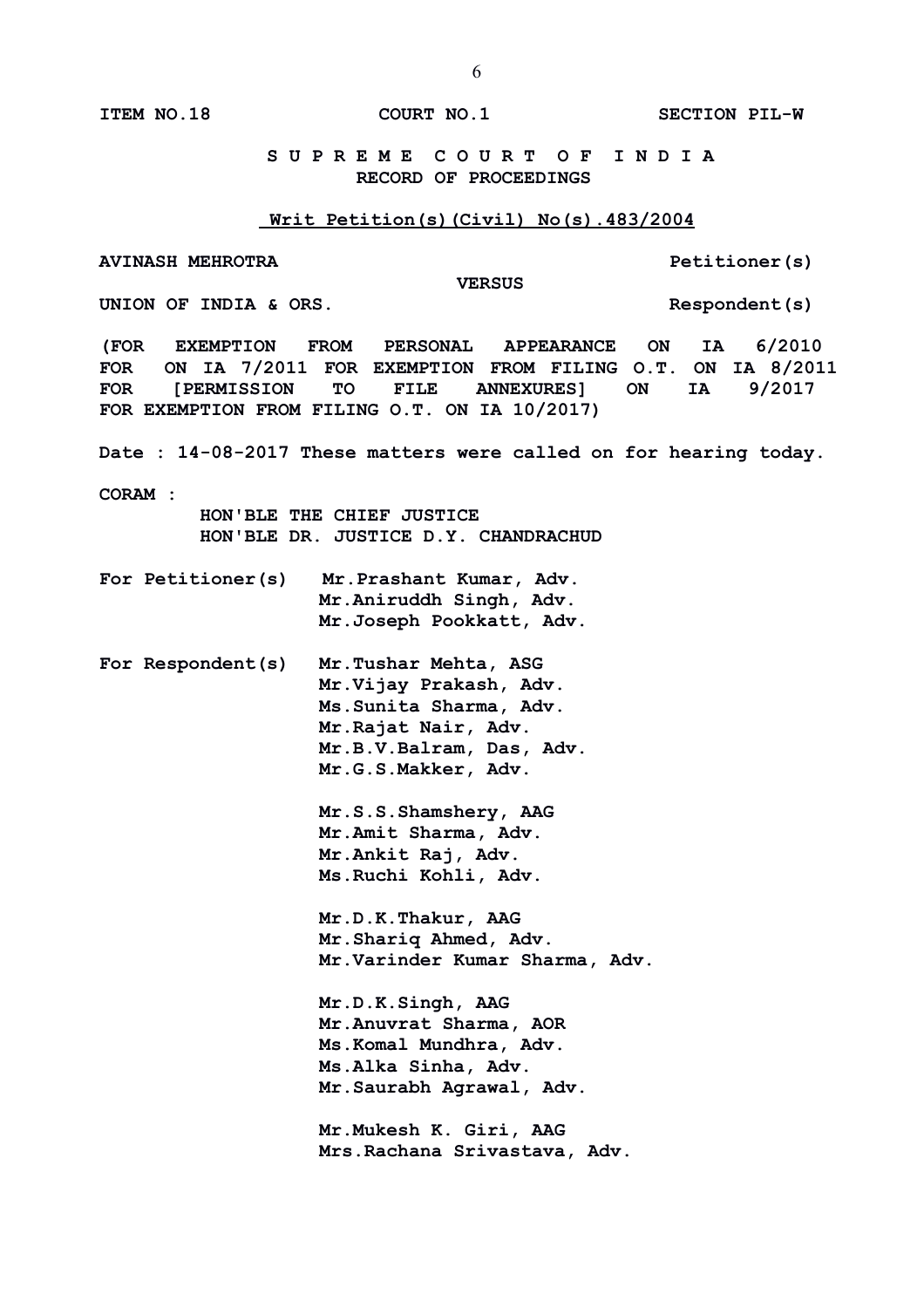**Mr.P.Venkat Reddy, Adv. Mr.Prashant Kr.Tyagi, Adv. M/s Venkat Palwai Law Associates, Adv. Mr.Karan Bharihoke, AOR Mr.C. K. Sasi, AOR Mr.K.V.Jagdishvaran, Adv. Ms.G. Indira, AOR Mr.Gopal Singh, Adv. Mr.Rituraj Biswas, Adv. Mr.Gopal Singh, Adv. Mr.Manish Kumar, Adv. Mr.Aditya Raina, Adv. Mr.M. R. Shamshad, AOR Mr.V. G. Pragasam, Adv. Mr.S.Prabu Ramasubramanian, Adv. Mr.Manu Sundaram, Adv. Mr.M. Yogesh Kanna, AOR Mr.Kuldip Singh, AOR Mr.Shikhar Garg, Adv. Mr.Ganesh Bapu, Adv. Mr.P. V. Yogeswaran, AOR Ms.Hemantika Wahi, Adv. Ms.Jesal Wahi, Adv. Ms.Mamta Singh, Adv. Mr.Abhijit Sengupta, AOR Ms.Rachana Srivastava, Adv. Ms.Monika, Adv. Mr.Sukrit R.Kapoor, Adv. Ms.Nitya Madhusoodhanan, Adv. Mr.Ranjan Mukherjee, AOR Mr.Anil Shrivastav, Adv. Mr.Rituraj Biswas, Adv. Mr.Sudarshan Singh Rawat, AOR Mr.Suresh Chandra Tripathy, AOR**

7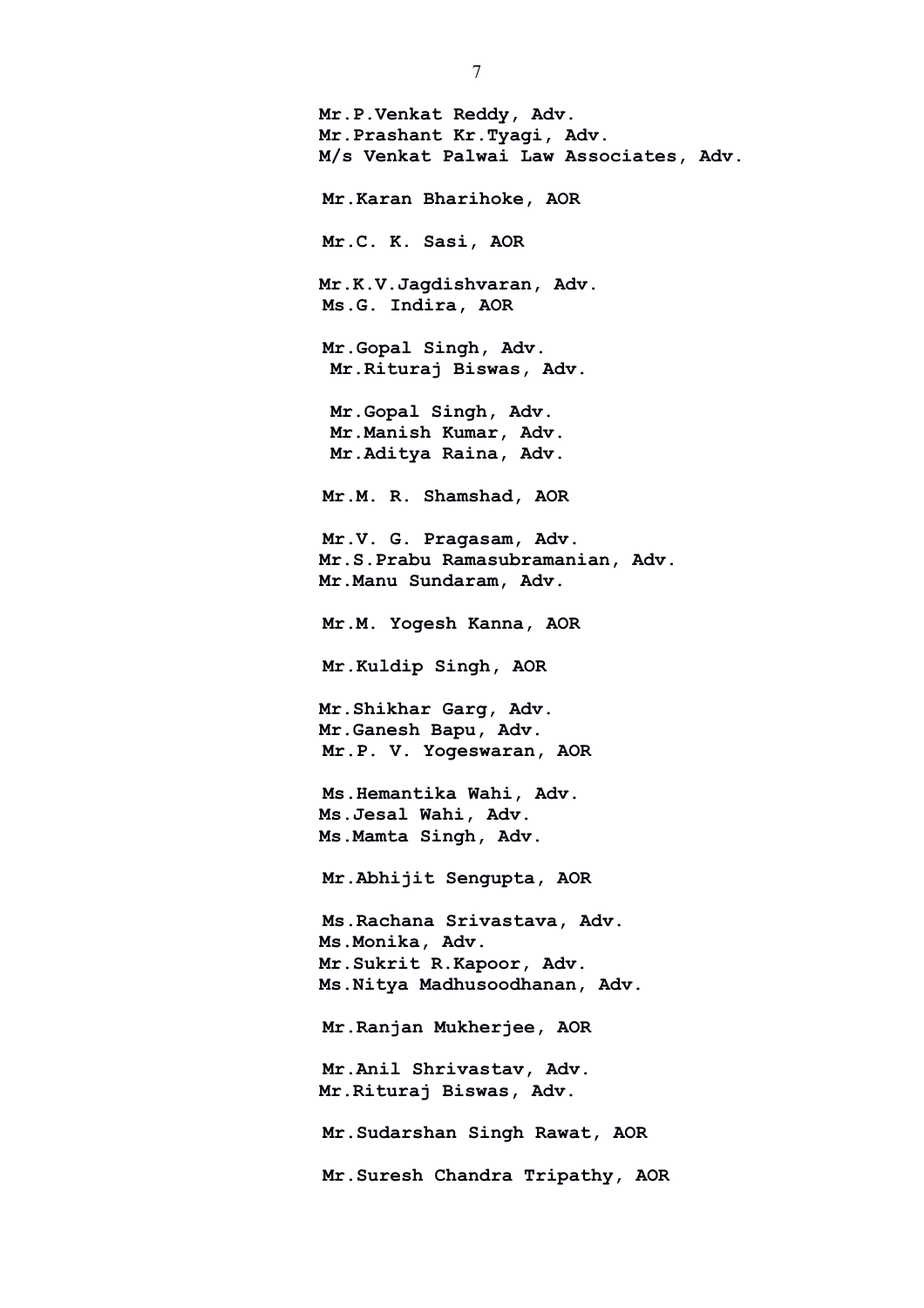**Mr.T.N.Rama Rao, Adv. Mr.Hitesh Kumar Sharma, Adv. Mrs.T.Veera Reddy, Adv. Mr.G. N. Reddy, AOR Mr.Naresh K. Sharma, AOR Mr.Dharmendra Kumar Sinha, AOR Mr.Gopal Prasad, AOR Ms.Aruna Mathur, Adv. Mr.Avneesh Arputham, Adv. Ms.Anuradha Arputham, Adv. Mr.Amit Arora, Adv. Ms.Simran Jeet, Adv. For M/s Arputham Aruna and Co, AOR Ms.Anil Katiyar, AOR Mr.Ansar Ahmad Chaudhary, AOR Mr.Tara Chandra Sharma, AOR Mr.Ramesh Babu M. R., AOR Mr.Ravi Prakash Mehrotra, AOR Mr.Shibashish Misra, Adv. Ms.Sylona Mohapatra, Adv. Ms. Niranjana Singh, AOR Mr.Ajay Pal, AOR Mr.Abhijat P. Medh, AOR Ms.K. Enatoli Sema, Adv. Mr.Edward Belho, Adv. Mr.Amit Kumar Singh, Adv. Mr.K.Luikang Michael, Adv. Mr.Z.H.Isaac Haidig, Adv. Mr.Rajesh Srivastava, AOR Mr.S.Udaya Kumar Sagar, Adv. Ms.Bina Madhavan, Adv. Ms.Akanksha Mehra, Adv. Mr.Mrityunjai Singh, Adv. Ms.Swati Bhardwaj, Adv. Mr.Piyush Dwivedi, Adv. Mr.Prateek Dhir, Adv.**